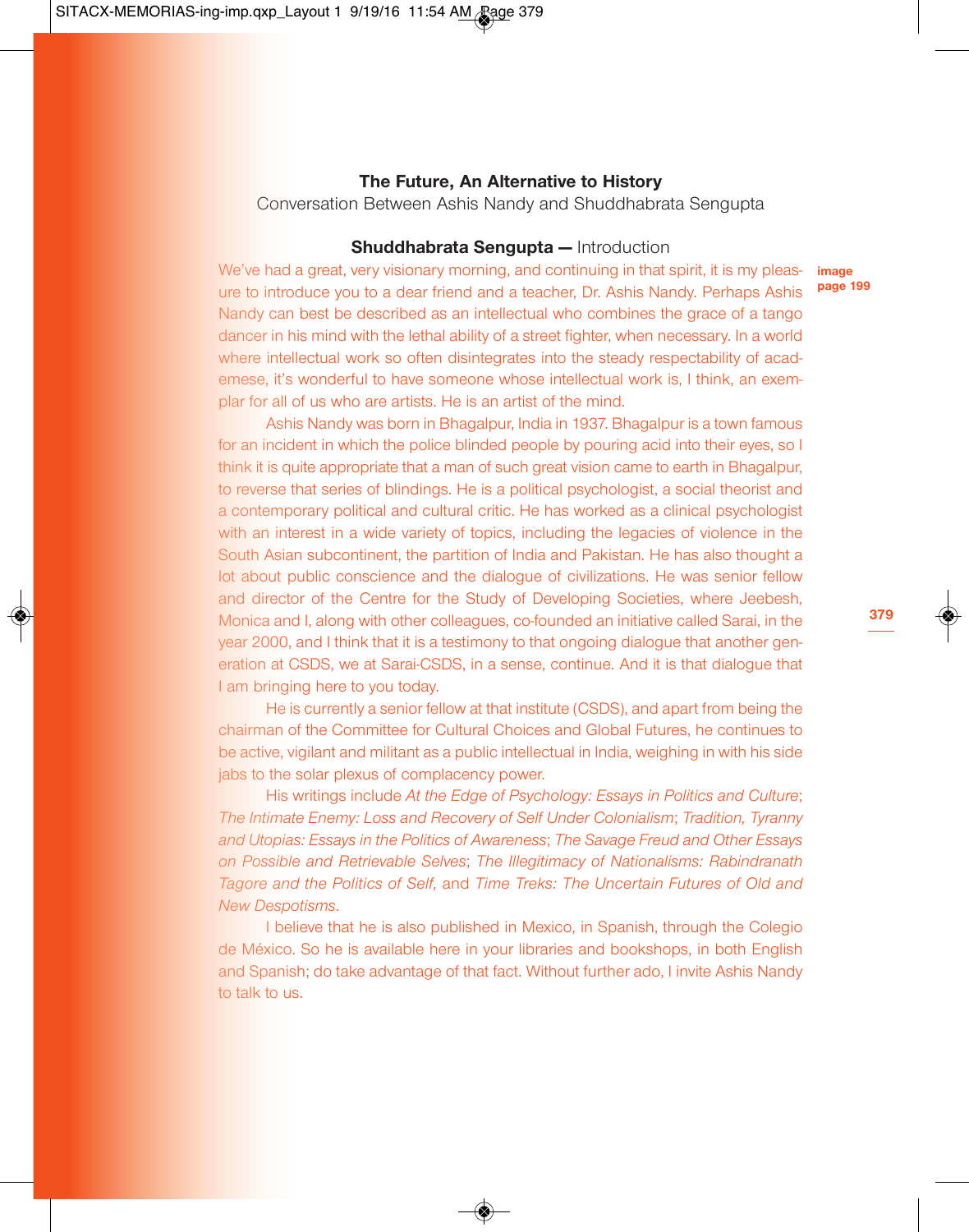#### **Ashis Nandy—**

Shuddha has given me 20 minutes, and I have six points to make: roughly three minutes each. And I will try to stick to the time, unless I fall in love with my own voice.

But first of all, let me thank you for these very kind words of introduction, and I want to thank you and SITAC for this opportunity to share my thoughts. I have been listening carefully for the last two days and have learned a lot. I chose these six issues, because in some ways they seem to run through several of the presentations. I want to sharpen, hone and put them blandly and sharply for you. You don't have to accept them, but I would like a dialogue, even if the response you have is critical.

## **1**

## Artists and the Future

Firstly, this is primarily a group of artists, so I want to give you some confidence. When the Paris Exposition was held in the year 1900, they decided to talk to the world's best known scientists to find out what the nature of science would be, how far it would change the world and what form our lives would take in response to new scientific discoveries.

Some of the world's best known names, no, not some, all of the world's best known names in science were interviewed. And it is a remarkable record of the scope and limits of modern science. For instance, in response to the question "What speed will human beings and human-built contraptions maximally attain in the next century, up to the year 2000?" the scientists only went as high as 250 miles per hour. In response to the question of whether something like television could be discovered, most scientists, most famous ones, said that would be something we would need to wait until the 21st century for. They even underestimated their own discoveries. Radio had already been thought of, but even those who had been involved in its discovery did not think that it would become a household device. Even Edison did not believe that electric bulbs would be popular beyond a certain sector of the population.

If you compare their predictions with those of science fiction writers, say those of Jules Verne, who was their contemporary, the latter were much closer to reality. Indeed, virtually all the things that they (the scientists) said would not occur until the 21st century had arrived on the scene by the 1940s. So, sometimes writers, artists, thinkers and visionaries can go much further than scientists, even in the matter of science. Jules Verne had something that scientists lacked - vision.

The future cannot be thought of without visions, because between the present and the future there is a disjunction, a point I shall come back to. And we can take confidence from this to say "We have a right to envision the future." The future might be closer to the way you envision it.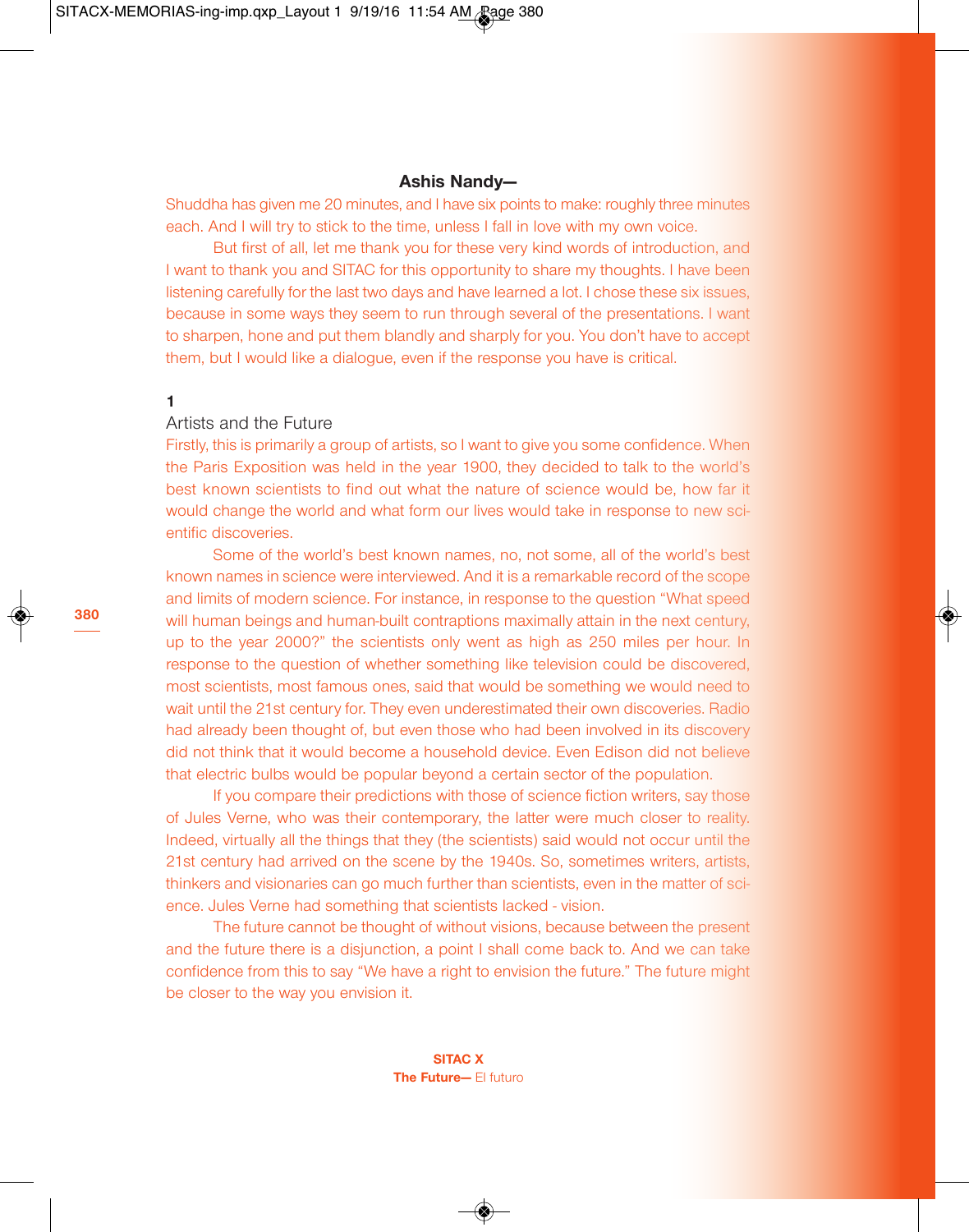Future cannot come from the linear programming of economists. It cannot come from the path analysis of social scientists. It cannot be projected from the present, because there are disjunctions in human creativity and human initiatives. That's the first point.

Not everybody thinks of things like that. There is also a fear of the future. The famous American wit and comedian W.C. Fields was once asked "What do you think of the future?" He replied, "Why should I think about the future? What has the future done for me?"

We can take that position, too.

But, others have been at least more open to the idea of the future.

## **2**

# The Future as a Negation and Criticism of the Present

The future is a negation of the present. It can be a negation of the present. Something in human nature makes us think that the future will give us solutions to the problems that haunt us. So you can think of the future as a negation or a criticism of the present. This is important, because animals have no past and no future. Human beings are the only species that talks of the past and the future. Animals have only experiences and reflexes. The experiences sharpen some reflexes and blunt others. That is the situation with humans; they can attribute "pastness" and "futureness" to things. They can talk of the past and the future as if they were realities. It is our construction, and given that human beings are also a very diverse lot, let us be prepared for more plural futures, and I would necessarily add, for more plural pasts.

# **3**

#### The Past as a Negation and Criticism of the Present

Because once you get out of chronological time, about which Prof. Keith Moxey spoke yesterday —or was it the day before yesterday—, there is no difference between the past and the future that is unbridgeable, because the function of the past can also be a criticism of the present, and the past, too, can be constructed in myriad ways. It is possible to have a more open past. But the western idea of history, particularly post-enlightenment history in the west, which is the dominant form of consciousness, promoted by the state and by the powerful and the rich, prevents the past from being kept that open. The idea of history (and this might seem very strange to you) closes some options about the past. It tries to freeze the past; it tries to reduce the past through some empirical concerns.

That is not the way in which the past is looked upon in many civilizations. In many civilizations, the past is also open, because the past can be constructed through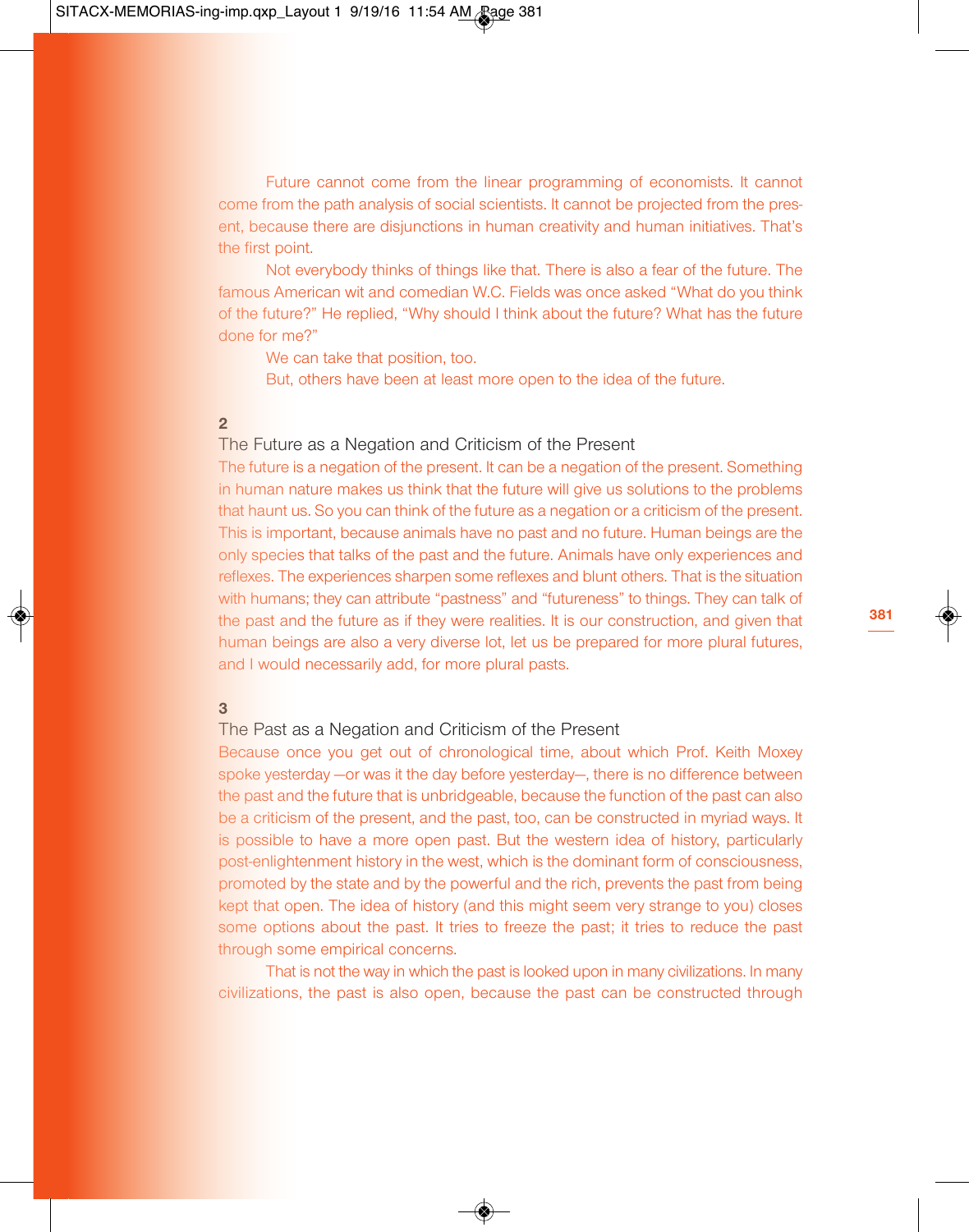various ways, not only through contemporary history. Myths, epics and legends all keep the past open. Public memory transmitted over generations is another way of constructing the past. And often our anguish, our sorrow, our record of suffering can only be kept alive through memories transmitted through generations.

I remember being in a women's court, as part of a jury hearing (they were unofficial public proceedings), and an African American woman had told us of a diary in which her grandmother said: "I know that my mother and grandmother were raped. I have been raped, and my daughters and granddaughters will be raped by the slave owners." Testimony like that is not available in the history you study in schools and colleges. For that history you have to be sensitive to human sensitivities. That history can only be transmitted over generations through recorded diaries, sometimes at most, otherwise, by word of mouth. Those memories are held in trust by certain sections of the world. Societies and cultures that have no voice in history have a voice in those private-public memories transmitted over generations.

# **4**

# Open Pasts, Plural Futures

I said earlier that I think that the past can also be open. This is the fourth point. The past was specifically and clearly open in the Chinese (Sinic) and Indic civilizations. Our utopias were often located in the past. Utopias have acquired a certain pejorative sense now. Utopianism is seen to be romantic, an avoidance of reality. Utopia in much of radical literature is a term of abuse. Whatever does not agree with the dominant radical vision is seen to be "utopian", like "utopian socialism" and so on. But utopia also serves a function. Utopia, too, is a negation and a defiance of the present and the contemporary.

## **5**

# On the Theft of the Future

That brings me to the fifth point. Many of these points are interconnected. There has been a theft of the future in our times. The plurality of the ideas of the future has been challenged, and the back of that plurality has been broken in our public life. The future is open only in the privacy of our homes or even in the privacy of our thoughts.

Borrowing from Oscar Wilde, we could say that like most of the world, if you are a good Mexican, or a good Indian, you do not go to heaven but to New York after death. Previously, even in this matter we had a little bit of choice. We (Indians) were colonized by the British, and so many would have wanted to go to London. To oppose this, some others, who were radical dissenters, wanted to go to Moscow or even Beijing. Those pluralities are dying out. Even in China, I have found out, every good Chinese, would like to go, after death, to New York.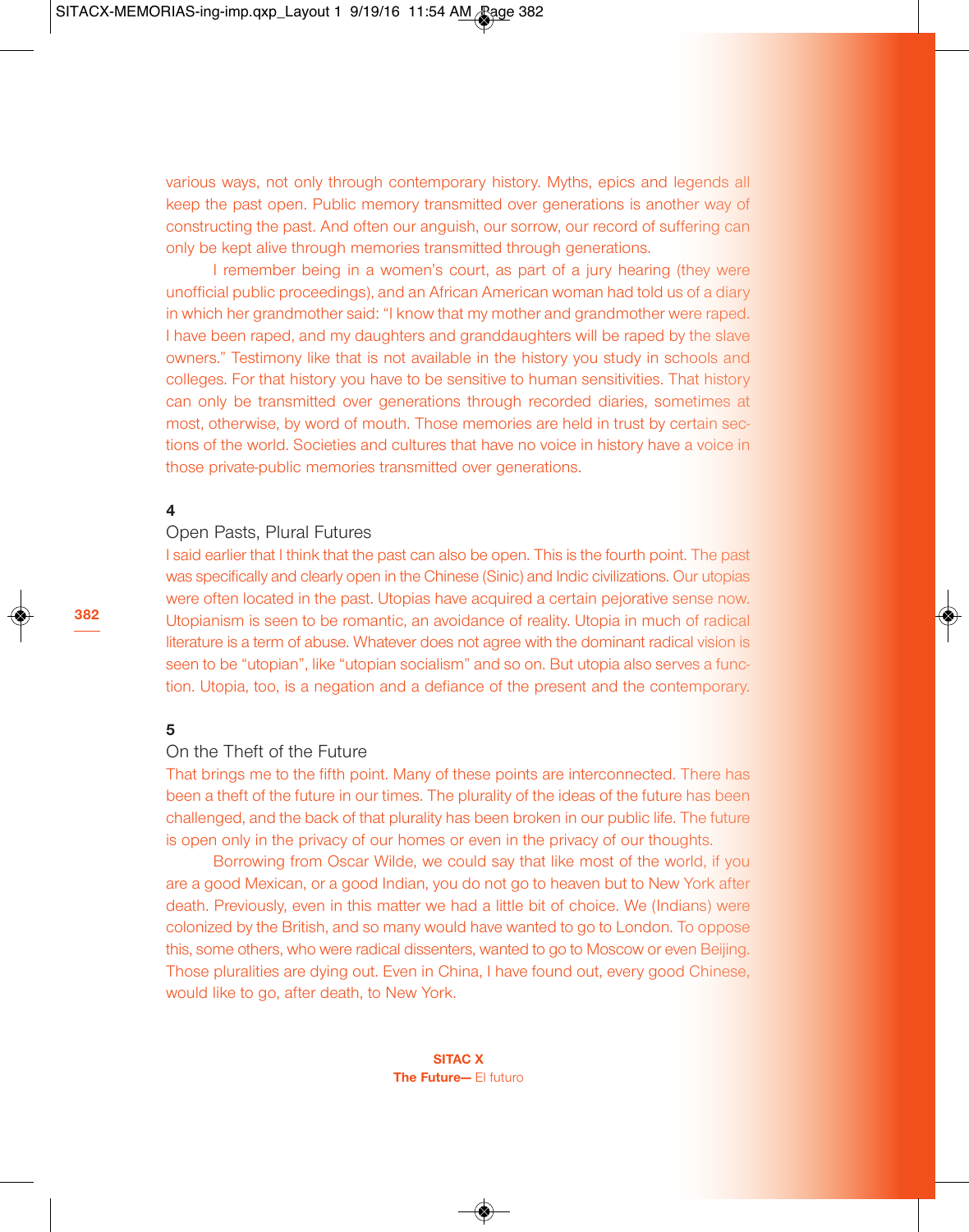One billion Chinese and one billion Indians now constitute 40% of the world. So there you have a guaranteed future. This future is known; it has only to be spelled out, worked out, through institutional means. That is our situation.

This has been done through a process that I would like to call "space-time translation". If you encounter a different culture in contemporary times it is no longer possible to see it as a different culture and celebrate it as such, because that difference has to be chronologically ordered. So, what is India today? It is what Europe was earlier. And what is the future of India? It is of course to be what Europe is, or what North America is, tomorrow. We are all crawling up the "inclined plane of history". We are struggling to climb a hill —the inclined plane of history—, struggling to become Europe. And there at the top are those who reached the summit earlier, and they have the right to advise you how to climb that hill, that inclined plane, well. There is no other option.

We didn't have any past in any case, because we are ahistorical. India and Africa were supposed to be ahistorical parts of the world.

I have a story. If Shuddha gives me a little bit of time, then I can tell it.

# **The Story of Ahistorical Societies**

# An Aside

Karl Marx had declared that Asia and Africa were ahistorical continents, and therefore, colonialism had done good (because as Joan Robinson said, "The only thing worse than being colonized is not-to-be-colonized."). But that was what he wrote. In his private letters (Johann Galtung first told me about this), he had other comments to make. For instance, he wrote that Latin Europe is also ahistorical, because Catholicism is no good. I guess Mexico falls in that category, too, if this is any consolation to you. In another letter, he wrote (he used to make these remarks mainly in asides to Engels), the Slavs are also ahistorical; they drink too much. After some years, he also said Scandinavians are ahistorical; they do not bathe and are very dirty. So, ultimately, Marx was left with very few historical societies: Germany, where he was born, England, where he spent much of his life, and the low countries, Belgium and Netherlands and so on, through which he travelled from Germany to England.

So, I belong to these ahistorical societies, hence my criticism of history as a social process and of the idea of history, for that matter, and its limitations.

In these parts of the world, we live with a different kind of consciousness, where the past is plural and open.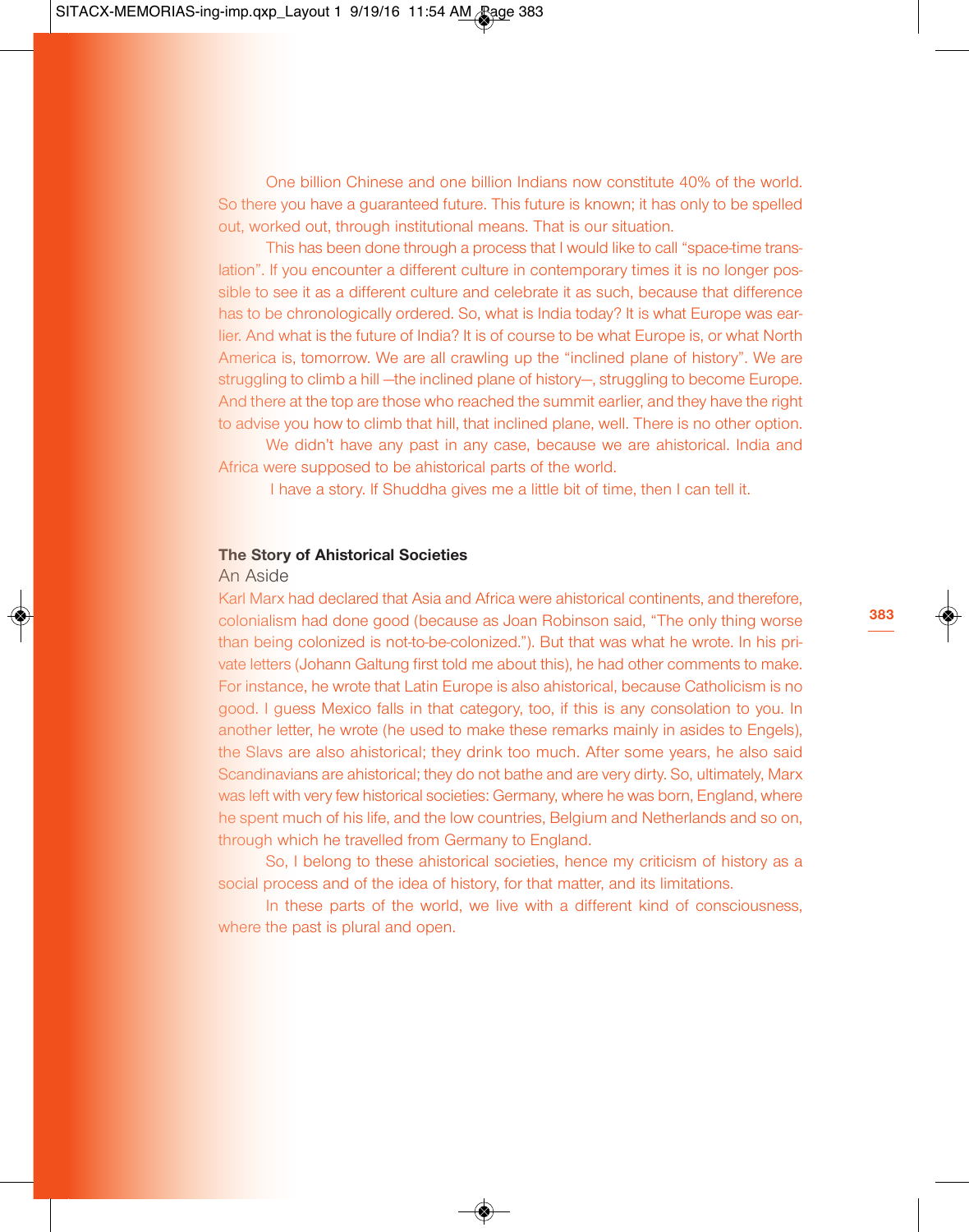# **6**

# Alternatives to History

The great Indian epic, the *Mahabharata,* was originally only 10,000 couplets, but by the time it was finished it had a hundred thousand couplets. Nobody wrote them. Who wrote them? Who did the "interpolations", as modern scholars would say. And there are Indians who try their whole lives to cure the *Mahabharata* of these (interpolations and) extrapolations. There was a project that struggled with this problem for more than a decade. That is how even the epics are closed. And they could not stand that, because there are gods and demons in the epics, and the gods are often not very godly, and the demons are not demonic enough in many places. This is a very different kind of concept of the past, a different kind of play of visions. This is the way in which history has entered our societies.

The alternatives to history and the visions that I am talking about, are the lot of the ill educated, the savages and the primitives. That is the way in which most societies are thought of. They themselves (many people in these societies) have come to think of themselves in these terms. Even in the post-colonial world, colonial principles have been internalized so well that our regimes, our establishment, think of the rest of their own society in exactly these terms - that "they" (the majority of the population) are the riffraff, the etceteras, and so-forths. That "they" (the majority of the population) are what "we" (the establishment) were yesterday. And that if "they" behave well and read the textbooks that "we" have produced, tomorrow "they" too will be like "us". '"We" therefore have hegemonized "their" present. "We" know their present better than "they" do, because "we" were once like "them", but "we" have since grown out of it. We are now "enlightened". And "we" have hegemonized "their" future, because "we" are already living out "their" future.

That is the game in which we are caught.

# **Another Story**

#### The Cobbler and His Century

I am nearing the end of my time, so I will just tell you a story. Probably, that will at least convey, however insufficiently, that there are still a few options left and that there are still people who do not abide by this frame given to us.

A friend of mine, a famous director of a famous business school, was also a social worker. He had organized a group that was trying to improve the lot of the former untouchables in a village dominated by cobblers. Cobblers were an untouchable caste, so it was an untouchable village.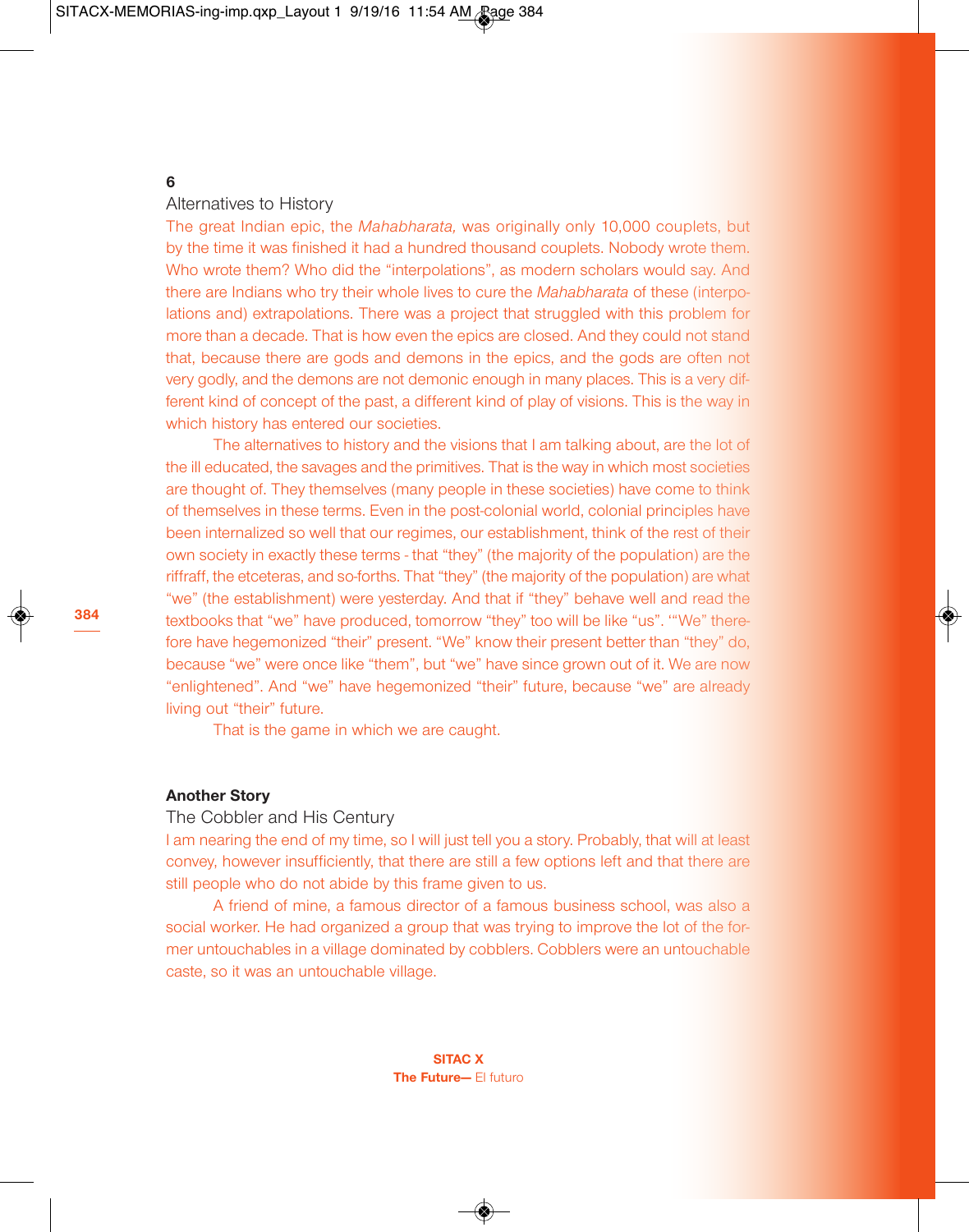They gave the cobblers new machinery, access to the market and new ways of organizing themselves, and indeed their lot improved dramatically. But this friend of mine was very disturbed to hear that an old cobbler was refusing to fall in line, and he thought that he would convince this old cobbler to accept the innovations.

He went to the village, took the cobbler aside and said to him, "I hear that you don't accept these changes and do not participate, that you do not use the new machinery. Why?"

But the cobbler said, "I am happy as I am; I don't need all this."

So my friend said, "But your own brother is using them and has become so prosperous, and his children are doing so well."

The cobbler replied, "Yes, I know that, but I also notice that his expenses have risen and that now he cannot do without all this, and I think his happiness has diminished. He is always tense and worried about the future."

"But what is wrong," my friend continued, "in using better technology, or in accessing the market?"

The cobbler said, "There may be nothing wrong in that. I am not saying that it is wrong, but I do not want to do it. I am happy with what I have."

In desperation, my friend said, "Everybody is calling you backward and old fashioned. They are saying that you are living in the 18th century."

The cobbler responded, "I decide in which century I want to live."

I must say, to my friend's credit, that despite being the head of a business school and given to the pseudo-science of management, he was humble enough to acknowledge that he had met a formidable opponent. He himself told me that he came back a richer person for having met this cobbler and that he had learned something from the encounter.

I hope that we, too, pick up clues from those parts of the world that play with time in another way, not only through artistic visions but also with the rhythm of the life that they lead.

They perhaps have something to share with us, and we perhaps have something to share with them. Let us make our choice. Thanks.

(Cheers from the audience)

# Responses, Questions, Answers (Selected)

**Sengupta** reading: "…*The shaman waits. This shaman I am speaking of (not the anthropologists' favorite subject) waits, 'til the right moment when the right candidates come to reproduce himself or herself. Because the moment the shaman uses the available institutional instrumentalities, he or she becomes a part of the everyday*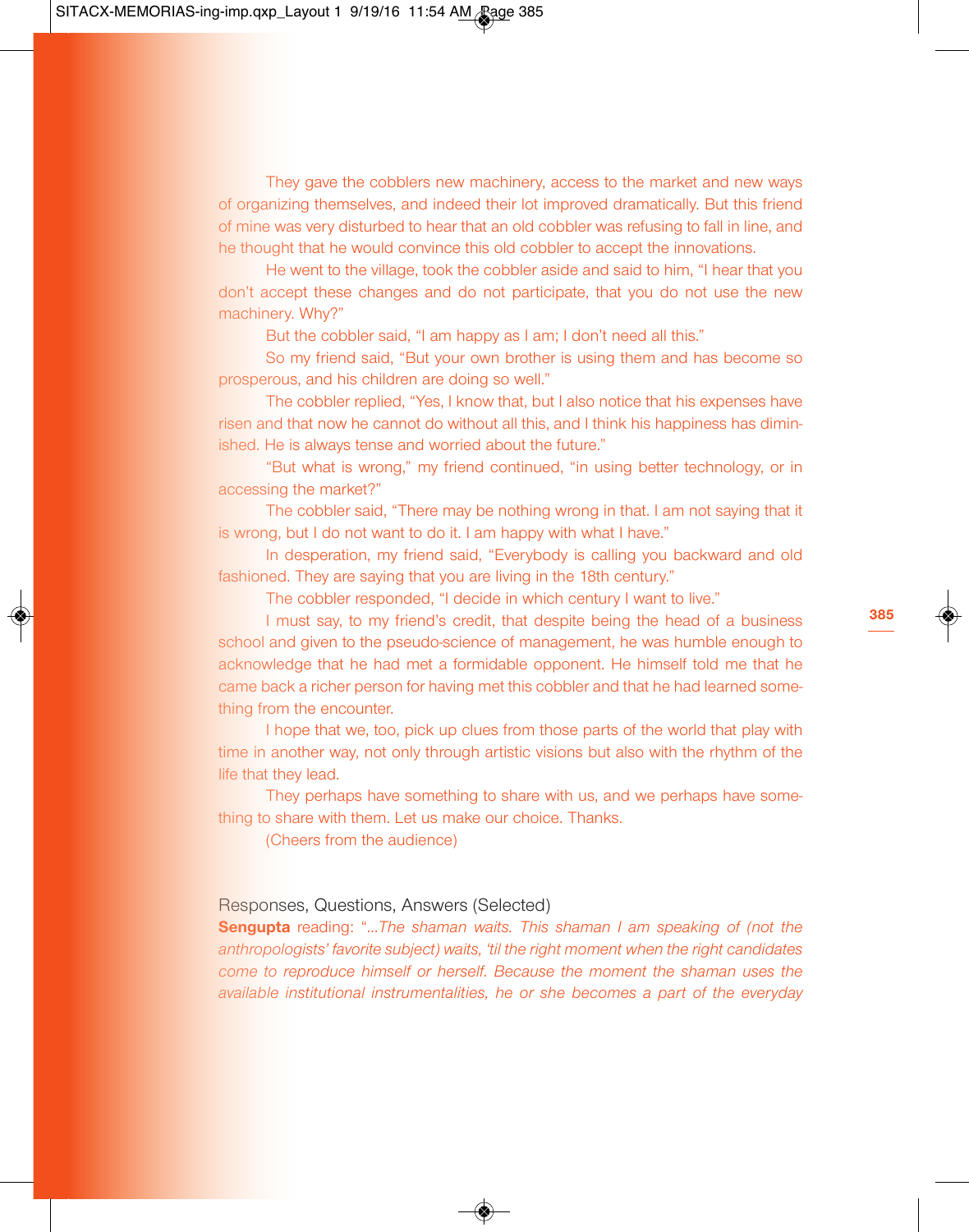*world - a priest, someone who has power, and perhaps even charisma, but is not subversive. A priest is never subversive. A priest helps consolidate a culture, whether as a priest to a revolutionary movement or as a high priest in art. He might have a sub*versive past, but it is only a past, and nothing is as dead as the past in a historical soci*ety. The shaman can survive in a historical society, but with difficulty.*

*He survives usually as a relic, existing in the present under sufferance and waiting to be superseded by interpreters who will rationally and systematically explain shamanism, or if it does not stand up to critical scrutiny, consign it to history, identified as belonging to an earlier stage in the evolution of historical consciousness. The shaman may even manage to survive in historical society as a lunatic, as a schizophrenic who should be psychiatrically committed, or, if that move becomes politically embarrassing, as one who should be met with deafening silence. However, it is possible to argue that once you explain a shaman properly, you turn him or her into a guru, or worse, into a priest, an odd, eccentric priest, but a priest nevertheless.*

*The difference between the shaman and the priest is in some ways akin to the one that George Steiner has, I believe, drawn somewhere between books and texts. The shaman here is the text, and the priest the book. A text can be read in many more ways than a book can ever be. In our times, Marx, Freud and Gandhi are examples of men who have produced or have become texts. Most of their disciples, though, have consistently tried to turn them into books, and closed ones at that.*

*Alternatively, the shaman can assume a prophetic voice, partly outside society and entirely outside the metropolis. Unlike the priest, the shaman can afford to be irresponsible, immature and irrational. The shaman's responsibility is ultimately to an inner vision, or as many would put it, to an inner vision of truth. Yet it can be argued that the shaman is actually the repressed self of society, articulating some possibilities latent in a culture - possibilities which the sane, the mature and the rational cannot self-consciously express or seriously argue.*"

**Sengupta** I could read that entire text by Ashis Nandy, from *Time Treks,* replacing the word "shaman" with the word "artist".

My task was to do a little bit of "human trafficking". Human traffickers are an honorable profession in Mexico; they are the "coyotes" who transport people across borders. I transported a man from one world into another, into the world of contemporary art. I am the human trafficker who brought you (Nandy) here. I want to know from you about what you saw in the last three days, what you witnessed and what you heard. What do you think of your companions, the artists?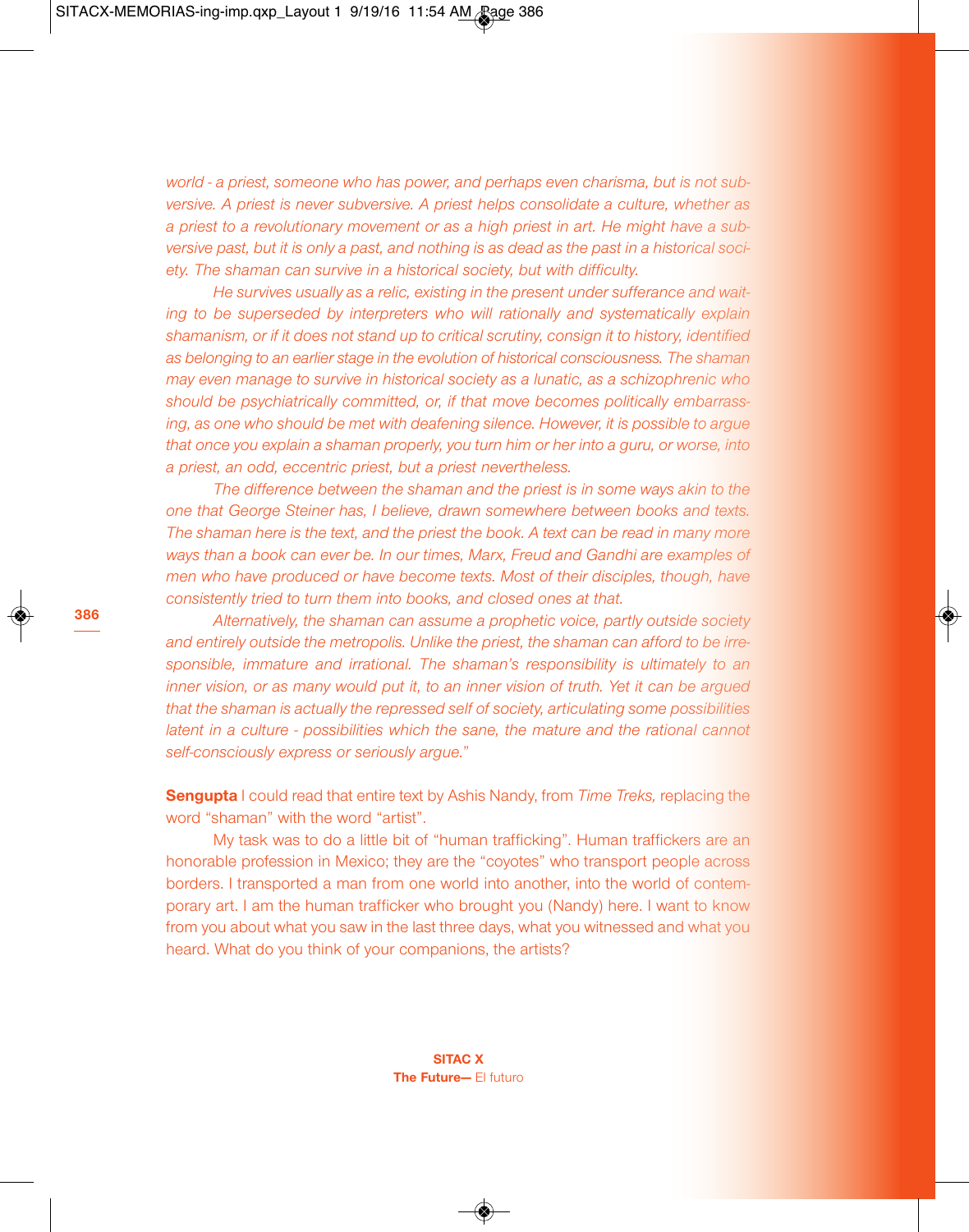## **Nandy—** on artists and dissent

Well, let me say very honestly that the major lesson I learned, after so many years, (because I do keep in touch with artistic production to the extent that I can) is that borders are crumbling in the world of art. Younger people are experimenting with art in a way that perhaps had not been done for a long time. One of the crucial components in the world in which we live is this: that it is not through conformity that you define dominance, or hegemony. Actually hegemony is the more appropriate word. Rather it is by laying out the rules of dissent.

We live in a world where dissent is divided into justified, legitimate dissent and unjustified, illegitimate dissent. It is by monitoring dissent through setting fashionable trends within the knowledge industry and institutional cultures that you really monitor a society. This is how you give conformity a touch of vivacity, a liveliness, which it should not acquire. And I did notice that the kind of experiments that we have heard and seen in the last few days do fall amongst those concepts of dissent which are unmanageable, unruly and perhaps sometimes insane. I say and mean that as a compliment.

#### **Sengupta—** On Iván Illich

Thank you very much. My last question, before I open this up to the general house, is a request for you to share a few of your memories, some of your associations with Iván Illich, with whom we began and who has run as a kind of subterranean theme of this conference. I say this because the whole question of "another future" and of "deschooling" ourselves is something that you have been preoccupied with, and I know that you have a personal association with Iván Illich and that you have come to Mexico several times.

#### **Nandy—** Illich the shaman

Yes, I first met him in Mexico City, many —not less than 30— years ago, and I gradually grew close to him… He was a remarkable person…

**Sengupta** Do you think he was a priest or a shaman?

**Nandy** He was a shaman all right. There's no doubt about that. I had people like him in mind when I wrote that particular essay (from which you read). He had almost a panicky fear of institutions. He used to say to many of his friends in private that he had actually closed CIDOC because it was becoming fashionable to go to or visit it and that graduate students were making trips to Mexico especially to visit CIDOC. So, it no longer remained the institution that he wanted it to be. He wanted it to be a voice in the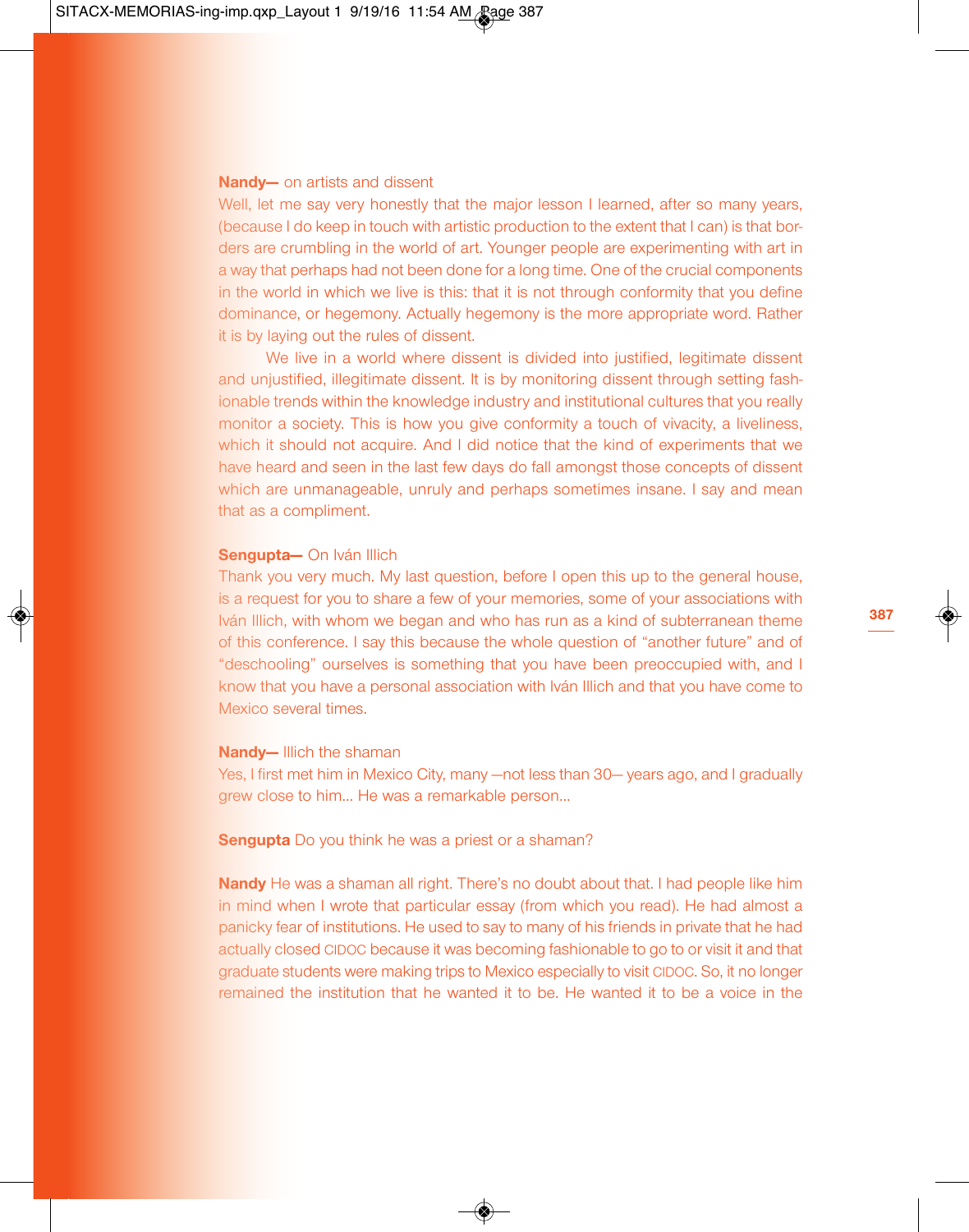wilderness that also reaches out to the dispossessed and the marginalized in the metropolis. That is the alliance he wanted to build, and he never wavered from that goal. Many of his ideas resonated as truthful and yet aroused anxieties at the same time. "Deschooling society" is one of them. "Medical nemesis" is a very good example. I have myself seen special issues of journals, including professional journals, devoted to the ideas or the criticisms of the medical system that Iván was venturing. *Daedalus* brought out such an issue, as did *Science*. No less than 15 such issues came out during the seven or eight years or maybe the decade after he expressed them. The interesting part of the story is that none of them mentioned the name Iván Illich. None of them even mentioned it. They did not want to "glorify" his book. The book was, of course, a bestseller. They did not want to acknowledge that the criticism emerged from outside the medical profession. They referred to all kinds of other tangential work, which raised some of these issues, like latrogenesis (therapy induced disease), for instance, and, as Iván argued, the fact that none of the major epidemics were cured by the medical system, that this had more to do with the improvement of sanitation. Except smallpox, of course; he always made the exception of smallpox. Other than smallpox, no major epidemic was cured by medicine. He gave the data that showed that tuberculosis had already come down to ten percent of what it had been before the drugs against tuberculosis were discovered or developed and so on and so forth. Cholera, as well, was the same story.

Actually he was more right than he knew. One of our friends who was very fond of Iván Ilich wrote an excellent anthropological account of the pre- or non-modern forms of vaccination available in India and China, which also kept smallpox in check. It was called variolation and is well known. Many other cultures also had it. Illich was actually wrong about smallpox; it was not the exception. His theory held, even though he was unaware of it. Illich enjoyed this.

So there is always this part of the story. I remember reading a long review of his life's work published just a few years before his death, in the *New York Review of Books,* where the whole tone of the writing suggests that he was a "lapsed prophet" who "overdid things" and "sensationalized" many of his findings, that "time had left him behind". By the time he was dead, his work was inaccessible in many parts of the world. He died a forgotten man, though he was at the height of his creativity then.

**Sengupta** I now open the time and space we have for discussions and comments. Questions. Please be brief and introduce yourself.

#### **Salvador-** On Education for the Future

My name is Salvador. You're talking about education or pedagogy that will maybe open the past and let us imagine a different future. Which kind of mechanisms

> **SITAC X The Future—** El futuro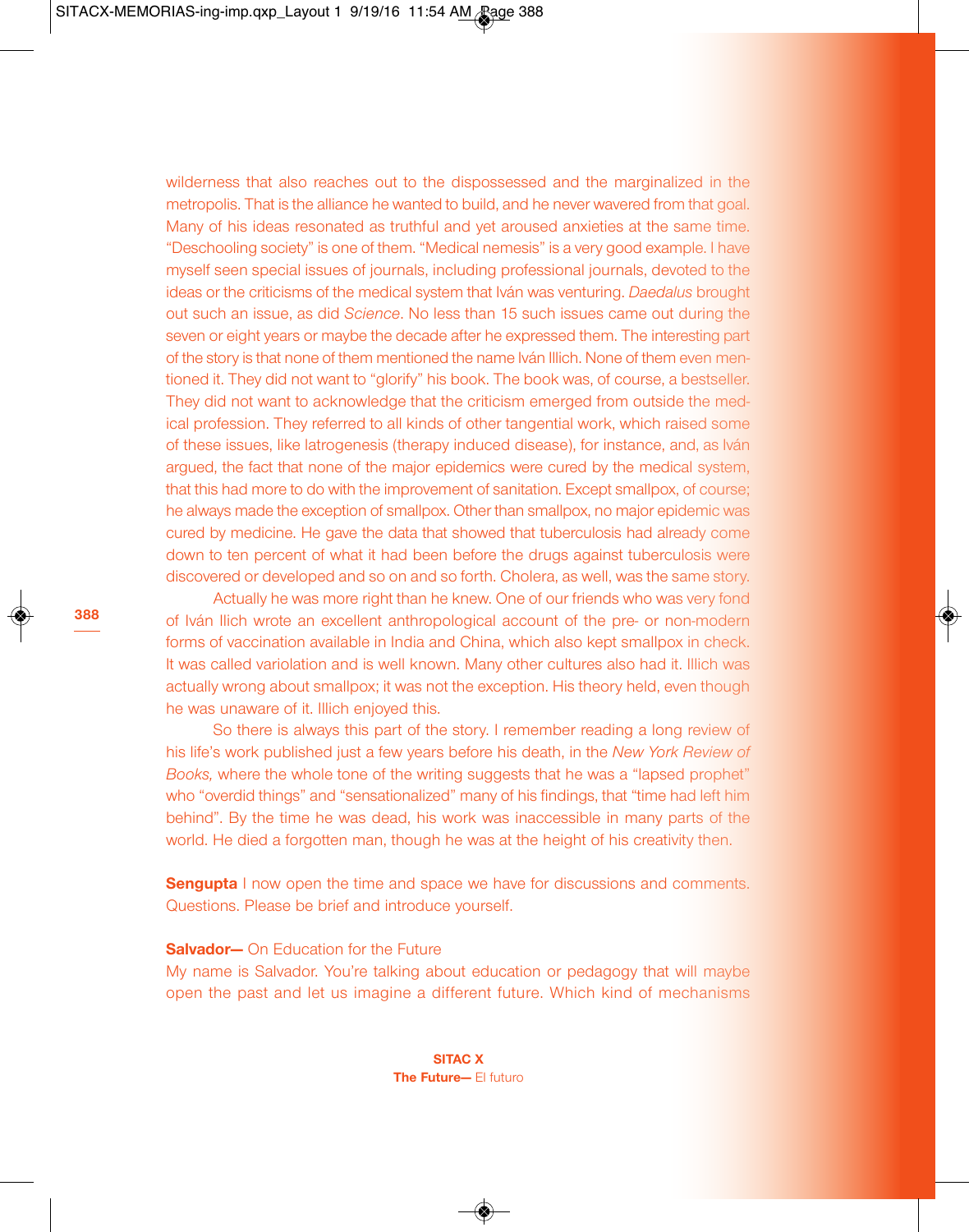should that education encompass so that it can open the past and create a possibility for a new future?

**Nandy** There is no time for me to give an elaborate answer, but I will give a clue. Just yesterday Oscar Hagerman talked of schools that were built with the active participation of communities. I believe that the educational process itself can involve the active participation of communities. I believe that much knowledge exists outside the formal academic structure. I will give you an example from India, and I am sure that you can find similar examples from Mexico, because the answer has to be community specific.

India has about 350 government, state-supported universities and about another 300 private universities. The private universities do not go in for any education in the humanities and the arts; they only go in for technological education, mainly engineering, information technology, medicine and maybe dentistry. The only disciplines that they support and teach in the humanities or social sciences are economics and management.

Among the government-supported universities in India, there are roughly 15 that offer courses in music, and you can even do your PhD in music. They have produced scores of PhDs in music, but I can also tell you that in the last 50 to 60 years I have not seen a single publicly recognized musician produced by the university system, not one. Some things the universities simply cannot teach. For that you have to go outside the university system. I am mainly speaking of Indian classical music here. Indeed, when it comes to serious classical music, even those who have PhD degrees in music from these universities have their personal gurus, and they are taught in the old-fashioned way it has always been done: the student has to go and live with the teacher in a 24-hour interaction and has to imbibe the ethos of that music and that particular master in a one-to-one relationship. So that is the way it goes. Perhaps that gives you some idea of how it can be, and in that kind of thing, the community is what becomes important.

For instance, in India, there are so many institutes of agronomy, but no one has ever asked a practicing farmer to teach anything to any student in any of these agricultural universities. And yet I remember a UN functionary, who was himself an agronomist, saying, "I have come to you because of your interests and because I have read some of your writing, and I wanted to tell you that in the last few years that I have spent in India, I have found that more than 90% of the real work in testing out a new seed, pesticide or water management system has been done by the farmers themselves. Because they are born skeptics, they always distrust what is given by the government. They never accept it immediately and use it all over the land they own. They divide their plot into a grid of 16 or 64 squares. In one section they will put a new seed; in one they will use less water; in another more water; in one area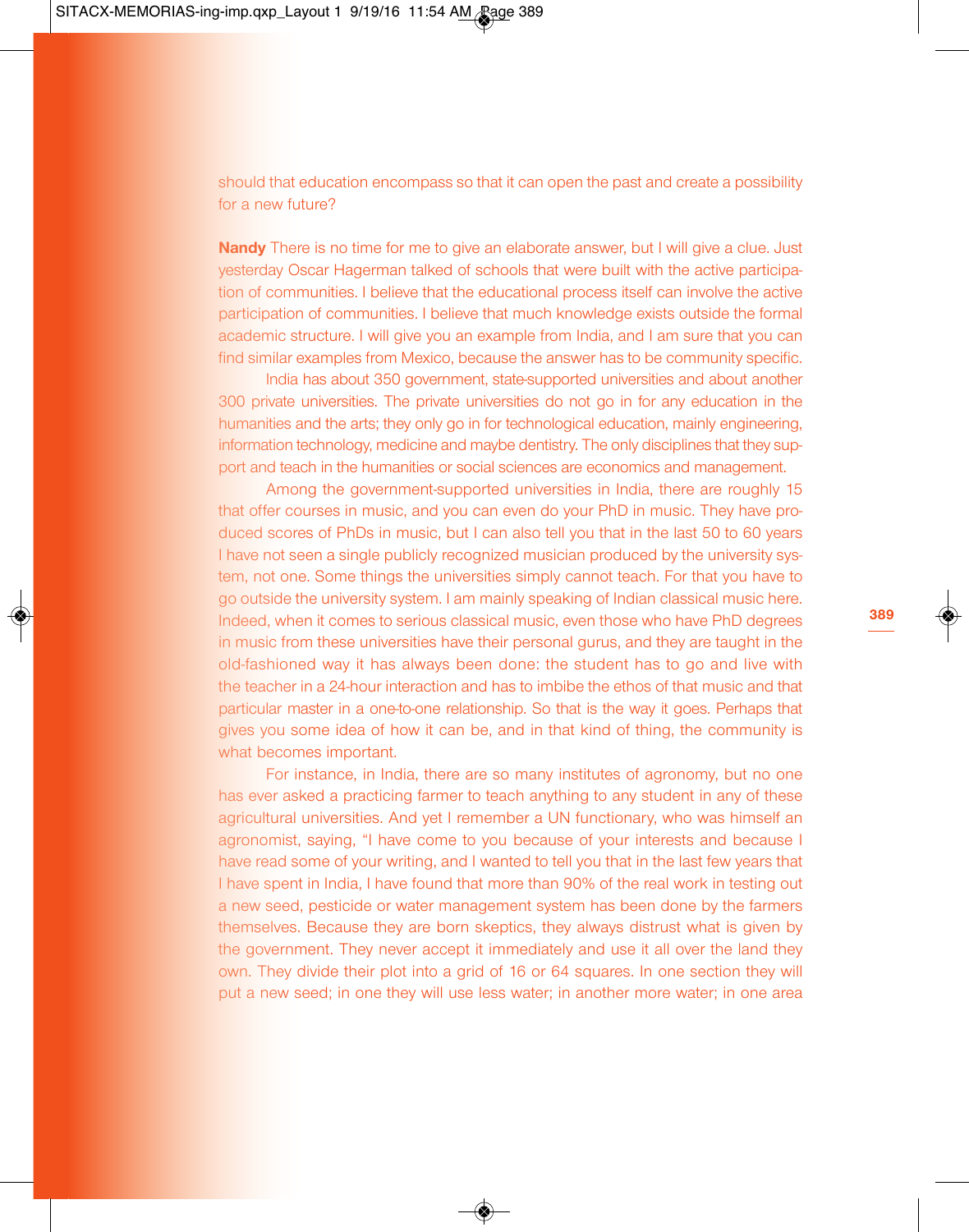they will combine it with a new pesticide, and they play out all the possibilities. That is the way. This is also a clue.

#### **Irit Rogoff-On Nationalism**

I wanted to ask you about where one relegates nationalism. I think that maybe the fight against nationalism has been the major fight of my life. It's the one that has organized a lot of my thinking. One of the things that confound me in this trajectory is that one is always relegating it to the past and yet it always becomes the future, and there is absolutely no way to produce it as a pre-history. So, I wanted to ask you where, in this kind of movement between the present and future, you put nationalism and the need to constantly re-fight nationalism.

Nandy: I do distinguish between nationalism and territoriality. I think some degree of territoriality is given to human kind biologically, the way it is given to cats and dogs, and even to birds. That (the territorial instinct of birds) is the whole basis of the principle of messaging through carrier pigeons. But nationalism is not a sentiment, territoriality is. Nationalism is an ideology. It came into being in the 17th century, when the monarchies began to collapse in Europe, along with the old appeal of the king and the country, of the king as the mediator between heaven and earth, and the country was seen as inadequate to protect its solidarity. Newborn nation-states looked for an ideology to cement their inner bonds, and that is how nationalism was born.

And in nationalism there are always allies and enemies. Though at least as one Turkish psychoanalyst has argued, that search for allies and enemies is also necessarily part of being human, because "we all look for allies, and we all look out for enemies." Perhaps nationalism takes advantage of that part of our biological self, or of our deeper self, while territoriality depends on another part of our self.

I do not think that nationalism has any place in the kind of world I am talking about. But, we live in an imperfect world. The solution does not lie in proscribing nationalism. The solution lies in working through nationalism, to see it as a homogenizing principle, as something which flattens differences, which is afraid of differences, which claims priority for the nation over all other allegiances, whereas in the older empires, these priorities were provisional. In some situations, the fact that you were a Christian or a Protestant, and in others, the country and allegiance to the king came first. In some situations it was community, caste, denomination, or other things came first.

I think the last word on it was said by Wali Khan, the Pakistani dissenter and son of Khan Abdul Ghaffar Khan (the "frontier Gandhi"), who said, while he was being tried for sedition in court, "I have been a Pakistani for 45 years, a Muslim for a thousand years, and a Pathan for 5,000 years. Do not teach me patriotism."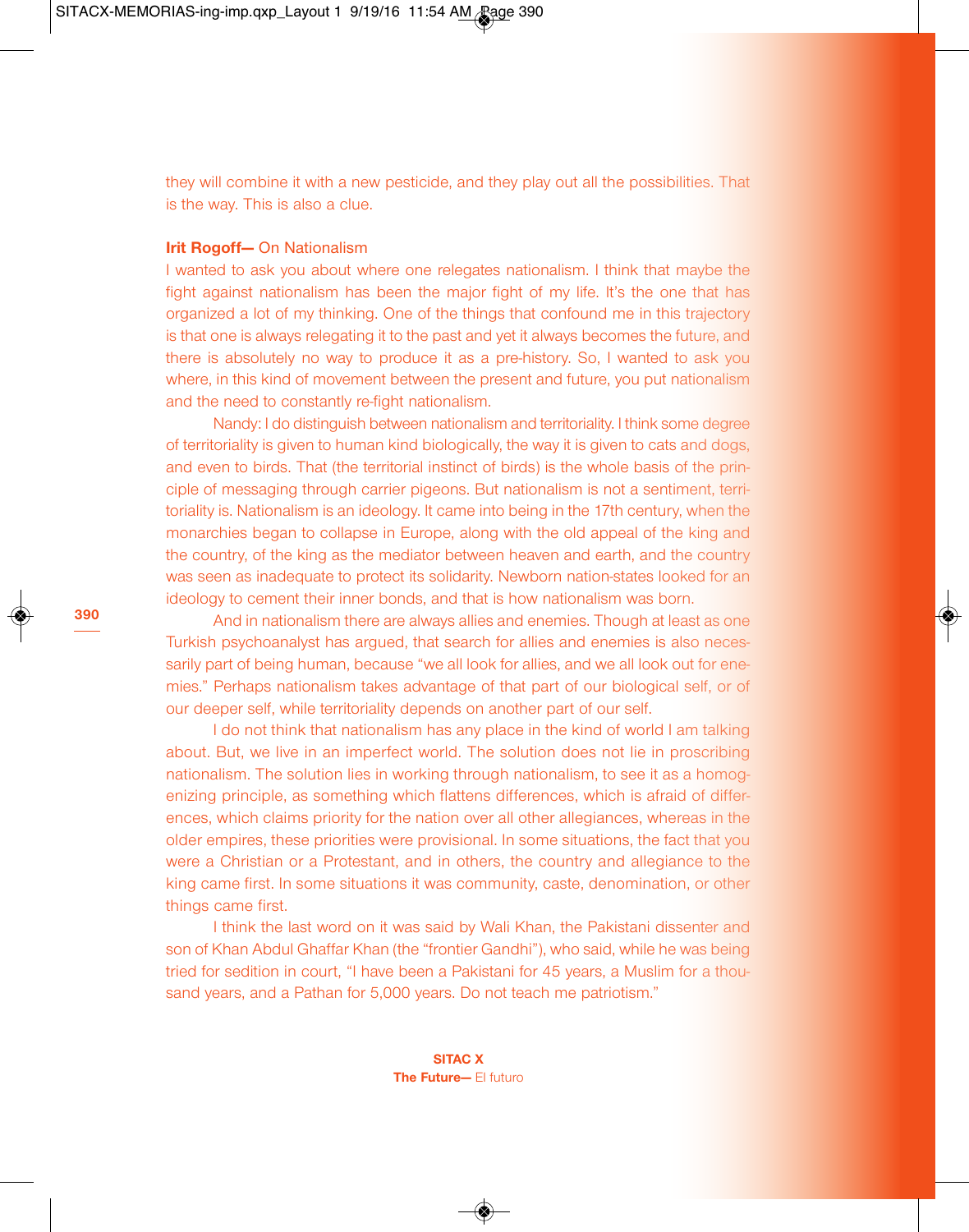We are multiple selves. This idea of a unified, well-integrated self that we have begun to demand of citizens is itself a dangerous contribution of nationalism.

#### **Harry—** How Do You See The Future?

(in Spanish - a question about integrated chips, blade runner, how do you imagine and visualize the future of the planet. Please translate)

**Sengupta** You are being asked to be Jules Verne

# **Nandy—** On Dystopia and Utopia

(Laughing): Let me make two things clear. First of all, just because I am raising some questions does not mean I have the answers (laughter in the audience). Secondly, I have found from my experience (because I have worked on this idea for very many years) that human beings always found dystopias more convincing than utopias. The most influential futuristic works in my lifetime have been first, George Orwell's *1984,* Aldous Huxley's *Brave New World* and H.G. Wells' *The Island of Dr. Moreau.* All three have been immensely popular. I'll give this specific example. Orwell did not write another futuristic novel, but Aldous Huxley did, and H.G. Wells did. People have forgotten those novels. Aldous Huxley's novel was *Island,* which is a positive utopia; nobody remembers it. And H.G, Wells' was *Men Like Gods;* nobody remembers that either. That is because it is easier to convince about what should not be there in the future than it is to convince about what should be there in the future. The moment you put it positively, plurality immediately takes over, and you can never have a consensus or an aggregation of interests. All our positive utopias have failed. The last one failed in 1989. All our positive utopias have failed; that should teach us something. But all our negative utopias have done their job. 1984 was not what George Orwell thought it would be, and the "brave new world" of Aldous Huxley is yet to arrive.

*The end*